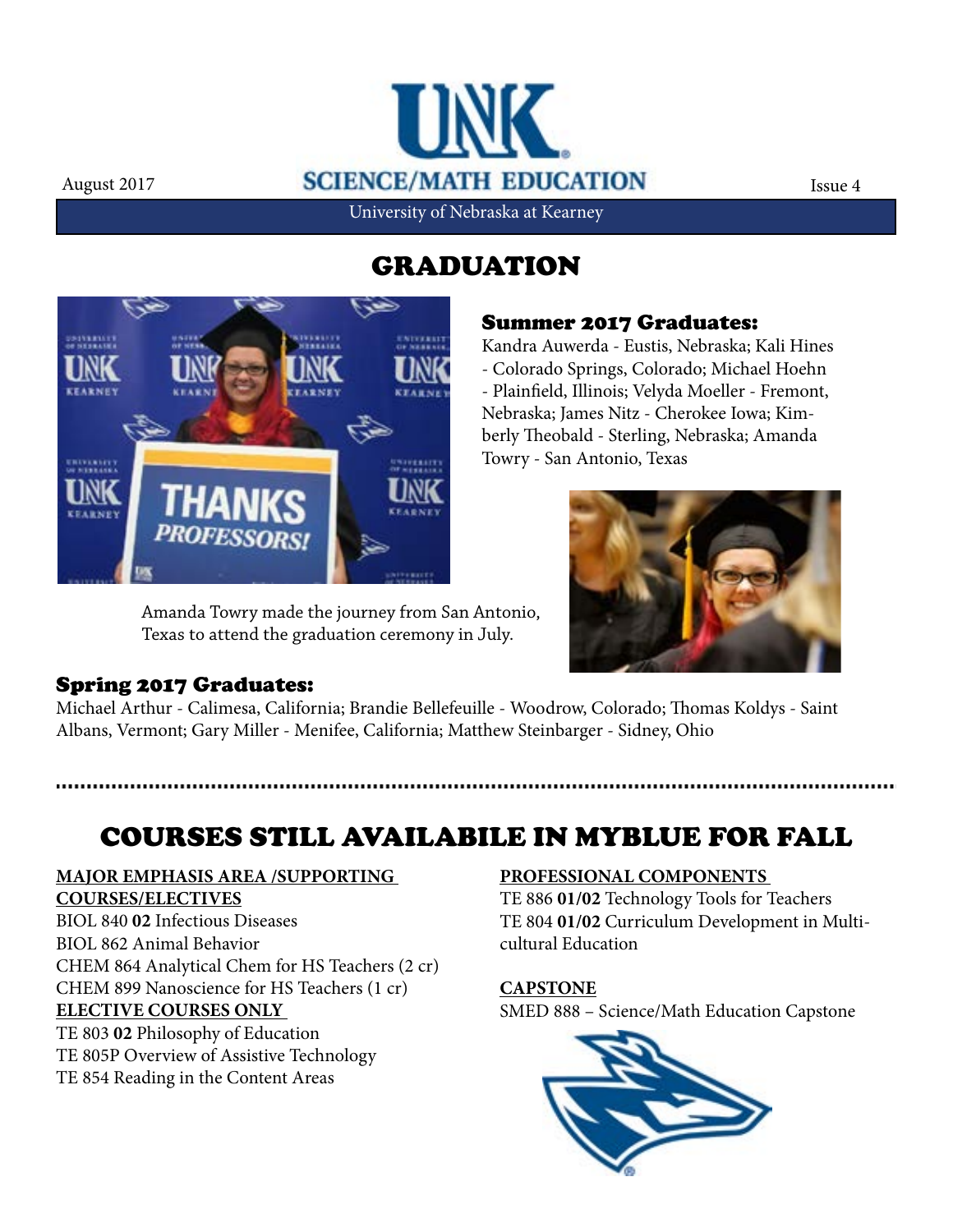# PROGRAM ADVISING TIPS

### **SPRING REGISTRATION**

- **• PHYS 800 Advanced Physical Science**  (spring 2018) – recommended for everyone for class for major emphasis area or supporting course
- List of anticipated spring classes, [SPRING CLASSES](http://www.unk.edu/academics/science-math-ed/spring_classes.php)
- **• Early registration** for students currently enrolled this fall: **Oct. 23rd – Nov. 10th**
- **• Open registration** for students **not** enrolled in fall classes: **Nov. 13th**

#### **PROGRAM BLUEPRINTS**

- Projected online course schedule
- **• SAMPLE** of Program of Studies

## [PROGRAM LAYOUT](http://www.unk.edu/academics/science-math-ed/program-courses.php)

### **GENERAL PROGRAM FACTS**

- Plan courses in math and physics/physical science and the curriculum course becasue these classes are primarily offered during the summer semester
- Every semester courses in biology, chemistry and pedagogy are offered along with the research course
- To ensure your ideal course registration each semester, register early or as soon as you can for classes especially for **popular classes**.
	- **• BIOL 838, BIOL 839, BIOL 845, BIOL 857, BIOL 858, TE 800**

The more popular courses in chemistry are

- **• CHEM 810** Environmental Chem for HS **Teachers**
- **• CHEM 823** (899P ST) Nanoscience for HS Teachers (1 cr)
- **• CHEM 820** Inorganic Chem for HS Teachers I
- **• CHEM 820** is catergorized as a review of general chemistry

### **WHAT TO DO WHEN FALL CLASSES ARE FULL**

Contact the preferred individual for each department to have permits issued or to be placed on a waiting list:

- **• Biology (BIOL)** *Brian Peterson, Program Coordinator* ([msbiology@unk.edu o](mailto:msbiology%40unk.edu?subject=)r 308.865.1589)
- **• Chemistry (CHEM)** *Dr. Scott Darveau, Department Chair* ([darveausa@unk.edu](mailto:darveausa@unk.edu) or 308.865.8491)
- **• Teacher Education (TE)** *Holly Peterson, SCI/MATH Ed Program Coordinator* ([msedsci@unk.edu](mailto:msedsci@unk.edu ) or 308.865.8043)

# FALL 2017 COMMENCEMENT

Commencement ceremony will take place on Friday, December 15th at 10:00 a.m. in the UNK Health and Sports Center. Consider making the trip to Kearney for graduation. If you do, let us know because we would like to meet you.



Apply for fall graduation in MyBlue by September 15th whether or not you will be attending graduation. The cost to apply for gradation is \$25. If you miss the deadline to apply for graduation, please contact Danielle Kluver [kluverde@unk.edu](mailto:kluverde%40unk.edu?subject=) or (308) 865-8444.

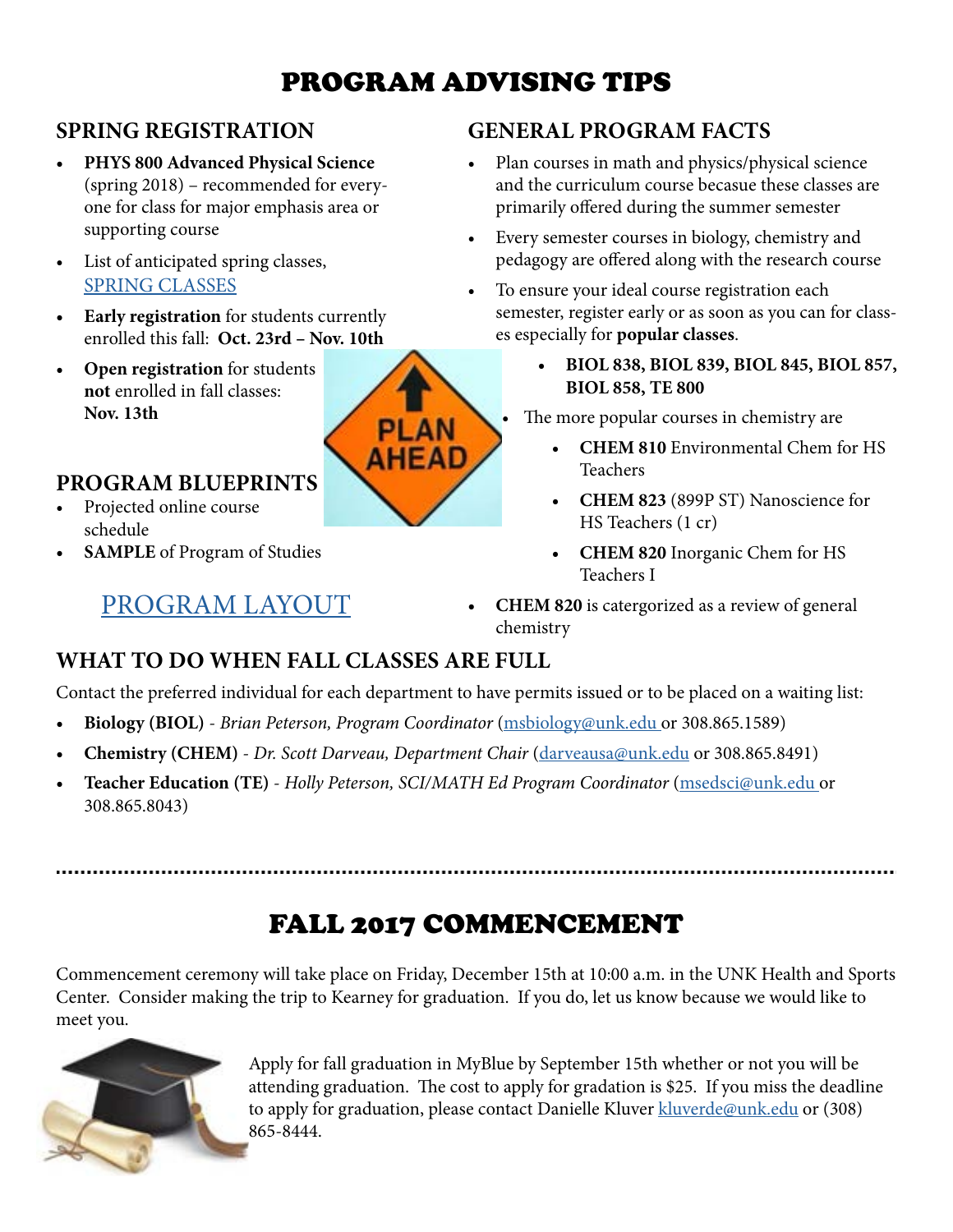# COMPREHENSIVE EXAMINATION

**Fall Tentative Schedule:** Written comps will be scheduled at in the mid to late September. If needed, oral presentations will be scheduled in November. An exact schedule will be determined as it gets closer. To sign up for fall comps, contact Holly Peterson ([msedsci@unk.edu](mailto:msedsci%40unk.edu?subject=) or 308.865.8043) to be added to the list.

Purpose: The purpose of the Comprehensive Exam is to determine the degree candidate's level of knowledge and ability to apply that knowledge to their teaching assignment, as well as the impact of degree coursework on the candidate's professional knowledge.

**Proctored Format:** The proctored part of the written comps is a closed-book, closed-notes written test that will contain questions on topics relating to one-half and three-fourths of the courses in the student's degree program. Questions are composed by course instructors and compiled by the Program Director. Students may come to



UNK to take the test or arrange for a proctor (usually a supervisor, work colleague, or other responsible adult who is not related or married to the student) in order to take the test in their community.

Take Home Format: The take home part of the written comps will consist of a research question using notes and references and will not need to be proctored. Students will have one week to respond to the question while citing three to four references. **NOTE:** The take home question is only for those students not taking the capstone course in older catalogs.

**Oral Exam Format:** The format of the oral comps will be determined by the Program Committee but will usually consist of a meeting between the student and the Committee in person or via videoconferencing (Skype, Zoom, etc.) during which the student will answer questions posed by Committee members. Oral comps will be focused on topic areas that were determined through the grading of the written comps that did not meet program assessment expectations.

# DUAL CREDIT QUALIFICATIONS



The Higher Learning Commission (HLC) now requires teachers teaching dual credit to hold a master's degree in a discipline with a minimum of 18 graduate hours in the discipline or subfield they teach. Your program can be designed or set up to meet the new requirements from the HLC by taking 6 credits hours of electives in addition to the 12 credit hours in your major emphasis area totaling the 18 credit hours needed.

# JOIN US ON SOCIAL MEDIA





**EXECUTE:** UNK Science/Math Education Program

Tweets and posts include information about the program, information about upcoming conferences, important information in the science and math fields, and fun encouraging life quotes.